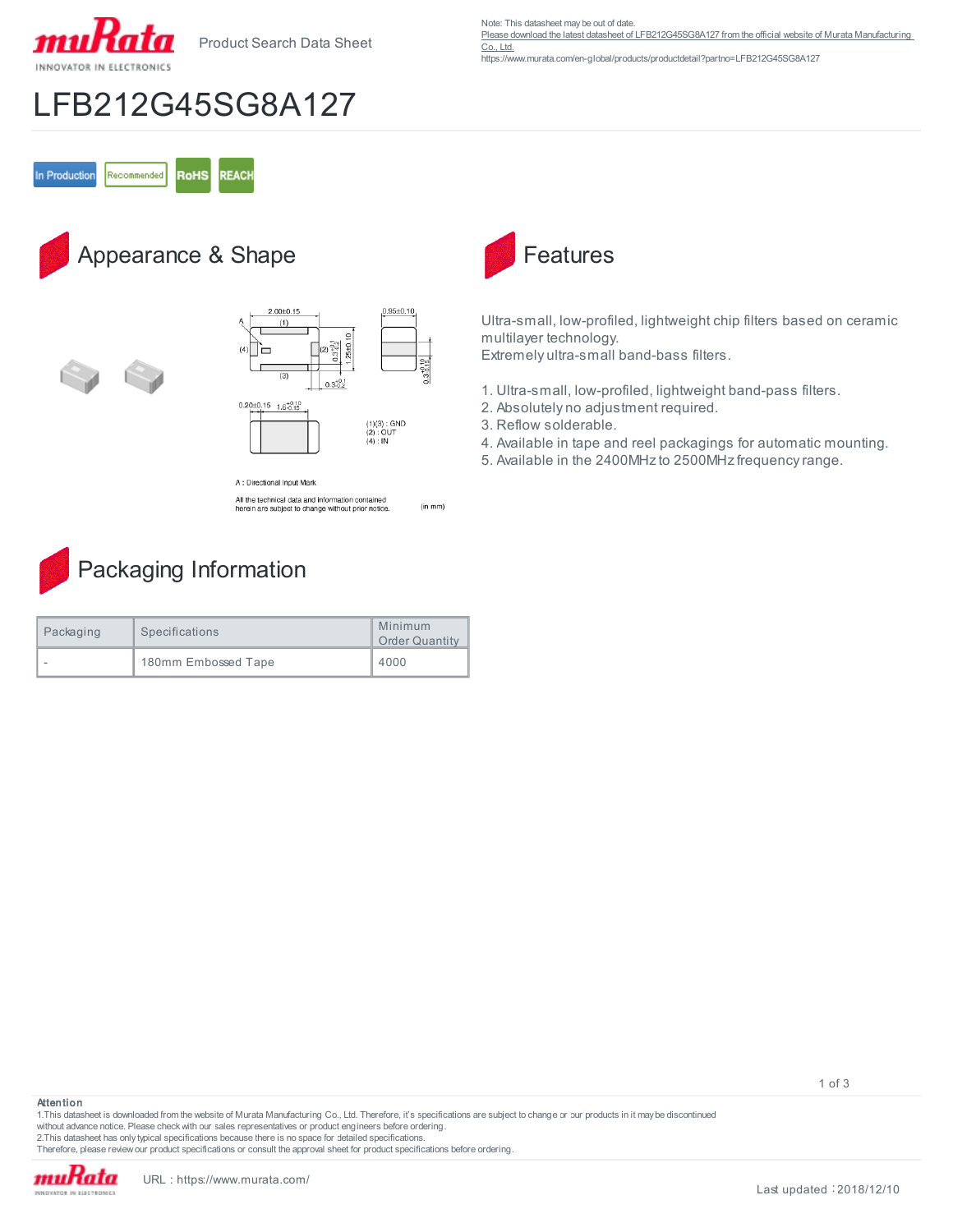

Product Search Data Sheet

LFB212G45SG8A127

Note: This datasheet may be out of date.

Please download the latest datasheet of LFB212G45SG8A127 from the official website of Murata Manufacturing

[Co., Ltd.](https://www.murata.com/en-global/products/productdetail?partno=LFB212G45SG8A127) https://www.murata.com/en-global/products/productdetail?partno=LFB212G45SG8A127

## Specifications

| Applications                       | <b>WLAN</b><br><b>BT</b>                            |  |
|------------------------------------|-----------------------------------------------------|--|
| Nominal Center Frequency(fo)       | 2450.00MHz                                          |  |
| Bandwidth(BW)                      | fo±50.00MHz                                         |  |
| Insertion Loss in BWI)             | 1.50dB max. (at $25^{\circ}$ C)                     |  |
| Insertion Loss in BW II)           | 1.70dB max. $(-40 \text{ to } +85^{\circ}\text{C})$ |  |
| Attenuation(Absolute Value) I)     | 25.0dB min. at 1200.00 to<br>1300.00MHz             |  |
| Attenuation(Absolute Value) II)    | 10.0dB min. at 2000.00MHz                           |  |
| Attenuation(Absolute Value) III)   | 30.0dB min. at 3600.00 to<br>3800.00MHz             |  |
| Attenuation(Absolute Value) IV)    | 34.0dB min. at 4800.00 to<br>5000.00MHz             |  |
| Ripple(max.)                       | 0.5dB                                               |  |
| VSWR(max.)                         | 2.0                                                 |  |
| Characteristic Impedance(Nom.)     | $50\Omega$                                          |  |
| <b>Power Capacity</b>              | 500mW                                               |  |
| <b>Operating Temperature Range</b> | -40 $^{\circ}$ C to 85 $^{\circ}$ C                 |  |
| $L \times W$ (size)                | 2.00x1.25mm                                         |  |
| Thickness(max.)                    | 1.05mm                                              |  |

2 of 3

**Attention**

1.This datasheet is downloaded from the website of Murata Manufacturing Co., Ltd. Therefore, it's specifications are subject to change or our products in it may be discontinued without advance notice. Please check with our sales representatives or product engineers before ordering.

2.This datasheet has only typical specifications because there is no space for detailed specifications.

Therefore, please review our product specifications or consult the approval sheet for product specifications before ordering.